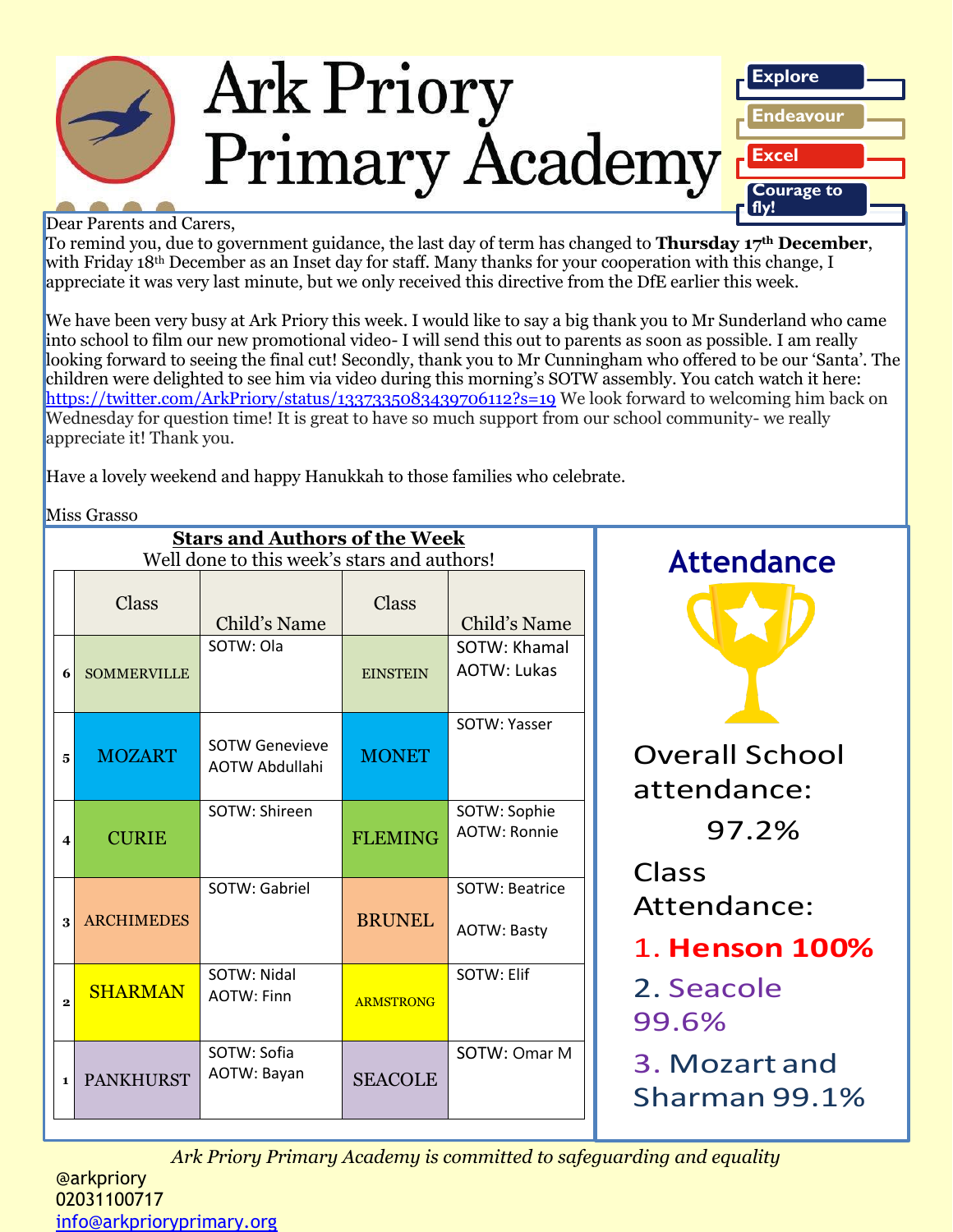# **Pantomime Dance Workshops with 'West End in Schools'**



Our pupils had a great time yesterday at the pantomime dance workshop ran by theatre group *'West End in Schools'*. It was a real treat for the children to have such fun, dancing and singing in this workshop. We will be welcoming the team back next Thursday to continue the workshops for the rest of the pupils. This was possible due to the funding raising done by our wonderful parent committee APPAA- **thank you so much**!

# Wednesday 16<sup>th</sup> December- Christmas Jumper Day!

We will be holding a day of festive celebration on **Wednesday 16th December** at Ark Priory. We will be asking pupils to wear a Christmas Jumper in support of 'Save the Children' Christmas jumper day. If you can, please use this link to donate to the charity<https://www.justgiving.com/fundraising/cjd200019557>

The pupils have been practicing their festive songs ready for our '*Christmas Extravaganza'* which will start at 9am. The Zoom link will be sent to parents on Monday. Please see the song list attached, practice and be ready to join in from the comfort of home! We look forward to seeing you there!

The day will also include our special festive lunch and an afternoon of fun activities with each class receiving a 'party box' from APPAA-thank you in advance for all your support. We look forward to sharing this special festive day with you.



*Ark Priory Primary Academy is committed to safeguarding and equality* 

@arkpriory 02031100717 [info@arkprioryprimary.org](mailto:info@arkprioryprimary.org)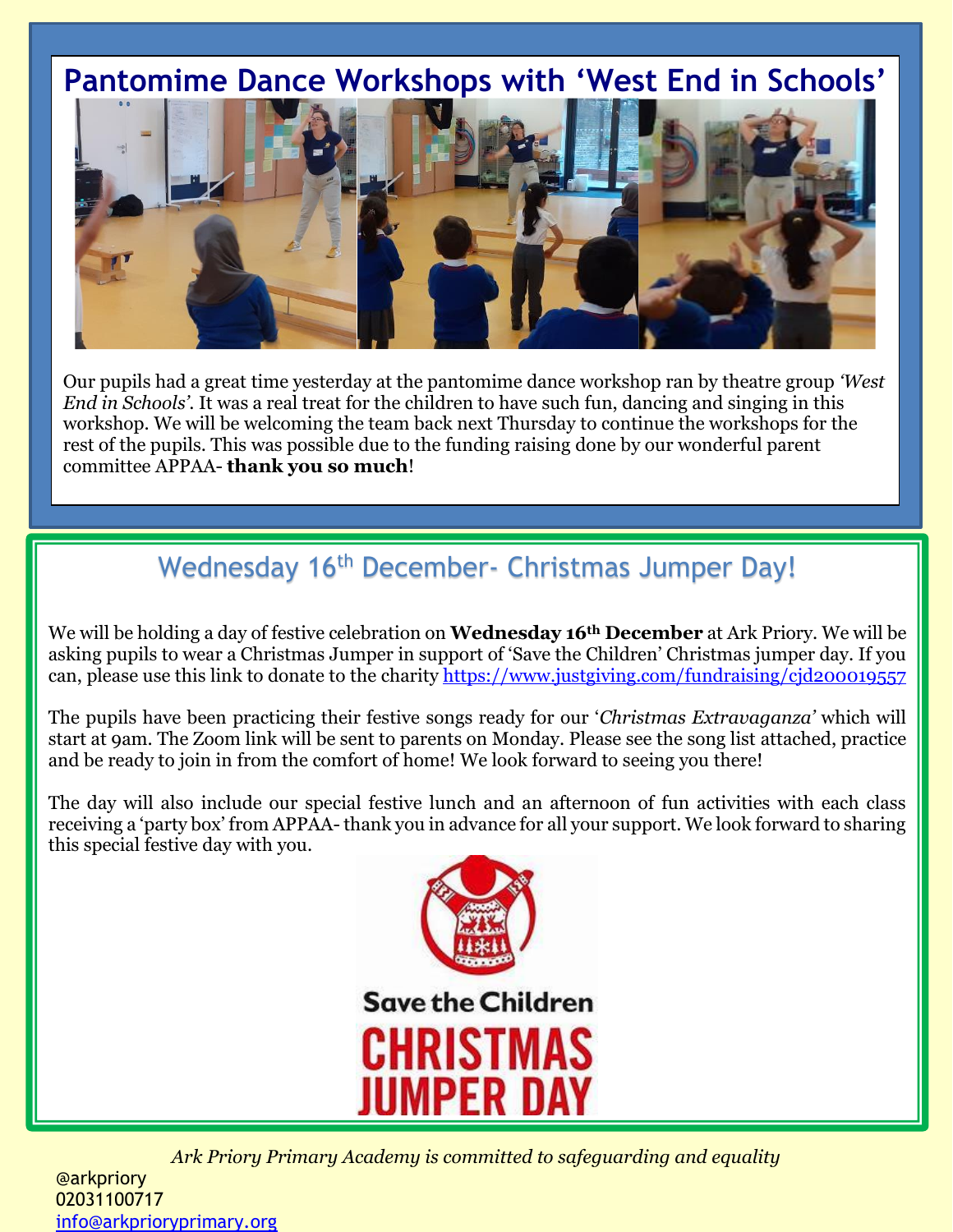## **Running order for Christmas Extravaganza**

| <b>Classes</b>             | Song                              |  |
|----------------------------|-----------------------------------|--|
| 1. Pankhurst (9 AM)        | Rocking around the Christmas tree |  |
| 2. Seacole (9:05)          | Rudolph the Red Nosed Reindeer    |  |
| 3. Armstrong (9:10)        | Frosty the snowman                |  |
| 4. Sharman (9:15)          | Santa Claus is coming to town     |  |
| 5. Brunel (9:20)           | Do you hear what I hear?          |  |
| 6. Archimedes (9:25)       | <b>Twelve Days of Christmas</b>   |  |
| 7. Curie (9:30)            | <b>Feliz Navidad</b>              |  |
| 8. Fleming (9:35)          | Merry Christmas Everyone          |  |
| 9. Mozart (9:35)           | Merry Christmas Everyone          |  |
| <b>Monet (9:40)</b><br>10. | Little drummer boy                |  |
| Einstein (9:45)<br>11.     | You're a mean one, Mr Grinch      |  |
| Somerville (9:50)<br>12.   | We Wish You A Merry Christmas     |  |

## **Notices from APPAA\***

**Follow us on Twitter @APPAA\_ArkPriory Contact us at appaacommittee@gmail.com** \*APPAA is ARK Priory's Parents' Association, run by the school's parents and carers to **raise funds, hold events, and bring our academy community together**. All Ark Priory parents and carers **are automatically members** of the association because you are members of the community.

### **Second Hand Uniform Sale - THANKS TO ALL WHO DONATED, HELPED, SUPPORTED ANOTHER SUCCESSFUL SALE - £320 raised**

The latest second hand uniform sale took place on Wednesday. Thanks to everyone who donated, helped to run the sale, and those who came and supported. All proceeds will go towards enrichment and activities for all our children, like the Pantomime Dance Workshops that the children are enjoying this week - all paid for by APPAA Fundraising!!

### **Wishing Tree - LAST DELIVERIES ART SUPPLIES AND OTHER ITEMS ALL NOW IN SCHOOL**

APPAA are delighted that all the 'Wishing Tree' items requested for the classrooms by the teachers have all now been bought and delivered to school. The total value of the items was just under £3100! This is a phenomenal achievement! Thank you to all the school families and KFH Estate agents for their generous donations to make this happen.

Many thanks again to Cristina Leung for organising the initiative this year, and to all the other APPAA reps who helped with deliveries and messaging.

*Ark Priory Primary Academy is committed to safeguarding and equality*  @arkpriory 02031100717 [info@arkprioryprimary.org](mailto:info@arkprioryprimary.org)